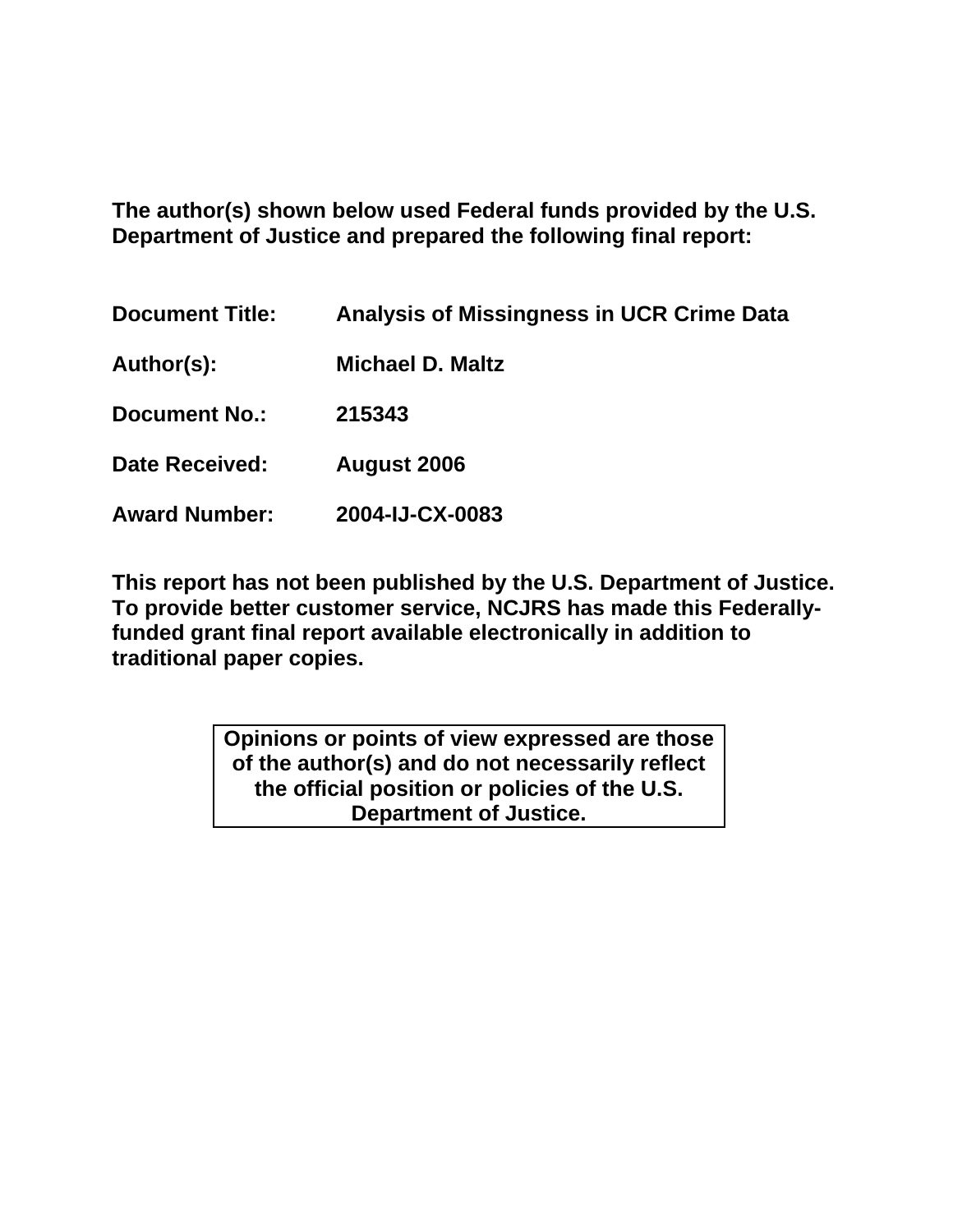# **Analysis of Missingness in UCR Crime Data**

Michael D. Maltz Criminal Justice Research Center Ohio State University Columbus, Ohio

Since its inception over 75 years ago, the crime data series collected by the FBI as part of its Uniform Crime Reporting (UCR) Program has been used to understand the nature and extent of crime in the United States and to establish policies aimed at its reduction. For the most part, those who use crime statistics have some appreciation that they are far from exact, but they are used regardless of their deficiencies because they are, in some respects, the only game in town. This is especially true when it comes to looking at the effect of variations in policies within and across jurisdictions.<sup>[1](#page-1-0)</sup>

Using the UCR to analyze policies has gotten more popular of late, especially at the county level (Donohue, 2003a, 2003b; Lott, 1998, 2000; Lott & Whitley, 2003; Maltz & Targonski, 2002, 2003). The reasons are twofold: first, since 1977 county-level crime data has been available on the website of the National Archive of Criminal Justice Data (NACJD)<sup>[2](#page-1-1)</sup>; and second, there is greater variation in demographic characteristics among counties than among either states or cities, thus permitting an analyst to tease out additional relationships between crime and these characteristics.

The county crime data set, however, is severely flawed, and the method used to calculate the county crime rate changed substantially in 1994 (Maltz, 1999). These concerns were virtually

1

<span id="page-1-0"></span><sup>&</sup>lt;sup>1</sup> The National Crime Victimization Survey (NCVS) is very useful (and accurate) in looking at *national* trends, but it cannot be used for understanding *local* policies. Because the NCVS represents the crime victimization experience of a random sample of about 45,000 households nationwide, local (and even state) comparisons usually cannot be made.

<span id="page-1-1"></span> $2^2$  The NACJD is part of the Inter-university Consortium for Political and Social Research (ICPSR) housed at the University of Michigan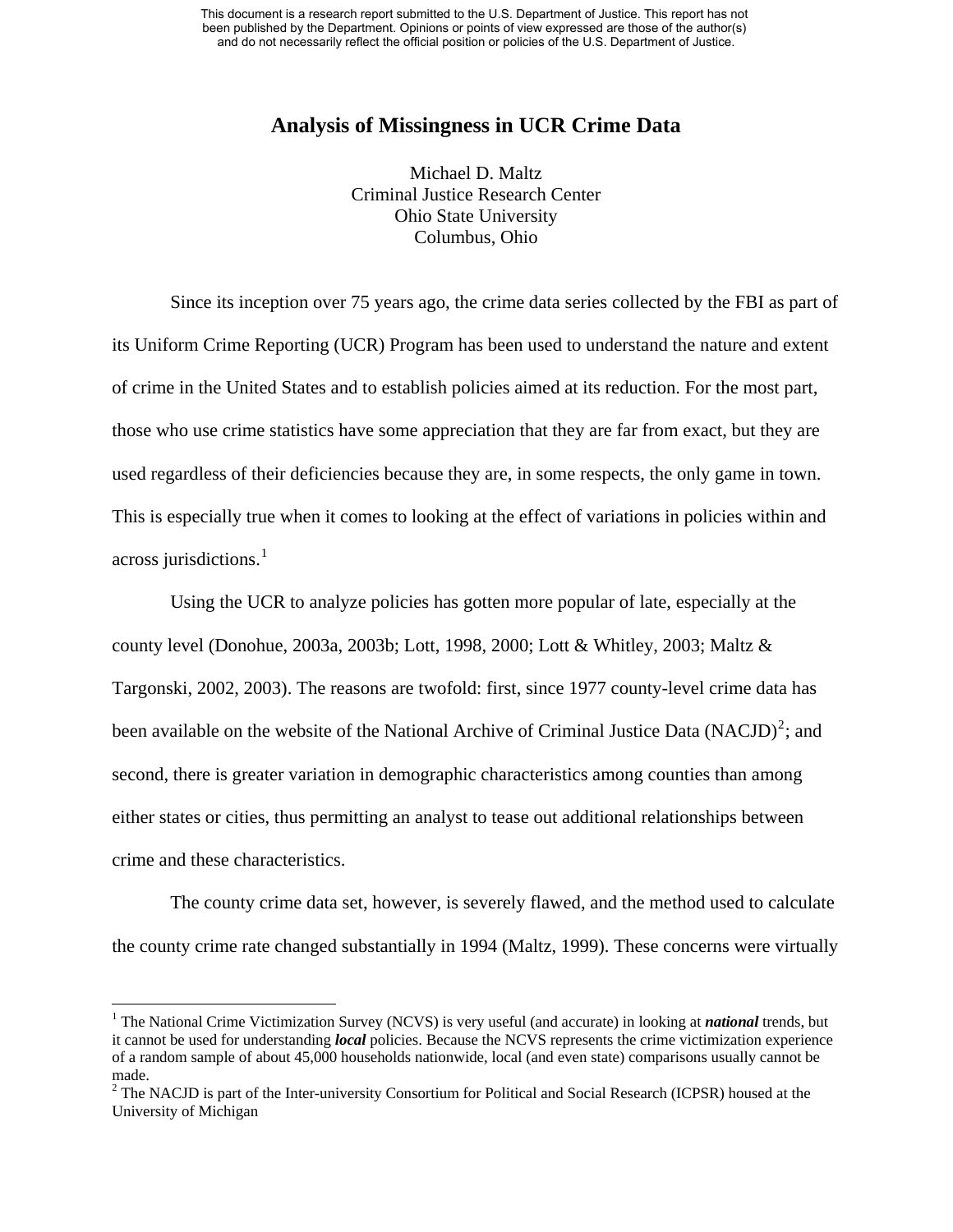ignored in many of the studies cited above, because of an assumption that they had little effect on the outcome of the studies. In fact, at present there is no way of knowing whether the effect size found in those studies is of the same magnitude as the errors in the data. This paper is a first attempt to understand the error structure of UCR crime data, as a means of determining the magnitude of these errors. The analysis is of necessity limited and descriptive, since there are no models or theories that relate to the nature and type of missingness in the data.

## **I. Introduction**

 $\overline{a}$ 

When the Uniform Crime Reporting Program was established in 1929-30, only a handful of police departments initially submitted reports to the FBI. Although the UCR program is voluntary, the number of agencies contributing to the UCR grew substantially in the ensuing decades (Maltz, 1977). But it has never reached 100 percent, because of its voluntary nature (Maltz, 1999) and because agencies sometimes have problems that impact their data collection efforts.

Thus, some agencies have never been represented in the UCR; and for agencies that do normally report their crime data to the FBI, some do not always provide all their data. They may neglect to report individual months or consecutive months or even consecutive years, for a host of reasons (Maltz, 1999: 16). [3](#page-2-0)

Under a grant from the National Institute of Justice (NIJ), we have been working on cleaning the UCR crime data to make it more usable for research and policy purposes. This has entailed investigating the nature and extent of "missingness" in the data so that appropriate imputation procedures can be devised to fill in the gaps. One of the unique benefits of the

<span id="page-2-0"></span> $3$  There are also cases in which the reporting is less than complete, due to agencies' efforts to cut their crime statistics, if not their crime problems (Maltz, 1999, p. 5, fn. 5).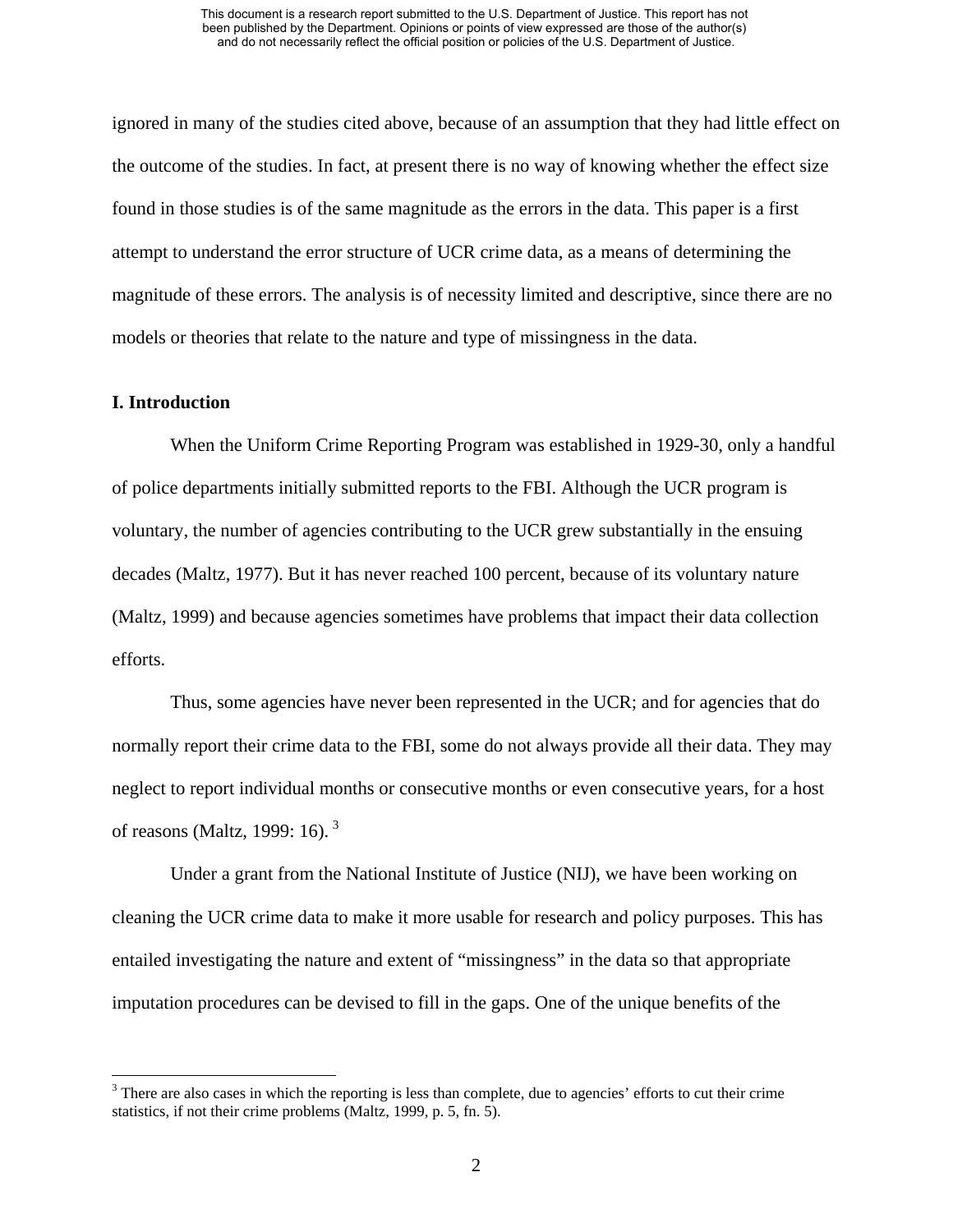cleaned data set is that, for the first time, monthly crime data will be available for the over

18,000 police departments for over forty years, from 1960 to (almost) the present.

In examining missingness one encounters the difficulty of initially determining whether a

datum is missing (the data files made available to us did not have a specific indicator to signify

when a datum is missing) or is merely zero. We have used exploratory data analysis (EDA)

techniques (Tukey, 1957) to help in that determination.

When a zero occurs in the data set, there are a number of possible explanations. It might,

of course, mean that no crime occurred in that month. Or it might mean that:

1. the agency did not (yet) begin reporting data to the FBI because it didn't exist (or did not have a crime reporting unit) at that time;

2. the agency existed, but it reported its crime and arrest data through another agency (i.e., was "covered by" that agency);

3. the agency existed and reported data for that month, but the data were aggregated so that, instead of reporting on a monthly basis, it reported on a quarterly, semiannual, or annual basis;

4. the agency existed and reported monthly data in general, but missed reporting for one month and compensated for the omission by reporting in the next month aggregate data for both months; or

5. the agency did not submit data for that month (a true missing datum).

Our goal has been to distinguish among these different types of missingness. In this

paper I describe the characteristics of the data that are truly missing. In particular, I explore the

length of runs of missingness and how they vary by state, by year, and by size and type of

agency. Obviously, there are a number of other variables that might be investigated: population,

county urbanicity (Goodall *et al*, 1998), and crime rate are some possibilities. However, this

initial analysis will focus only on how missingness varies by year, state, and size and type of

agency.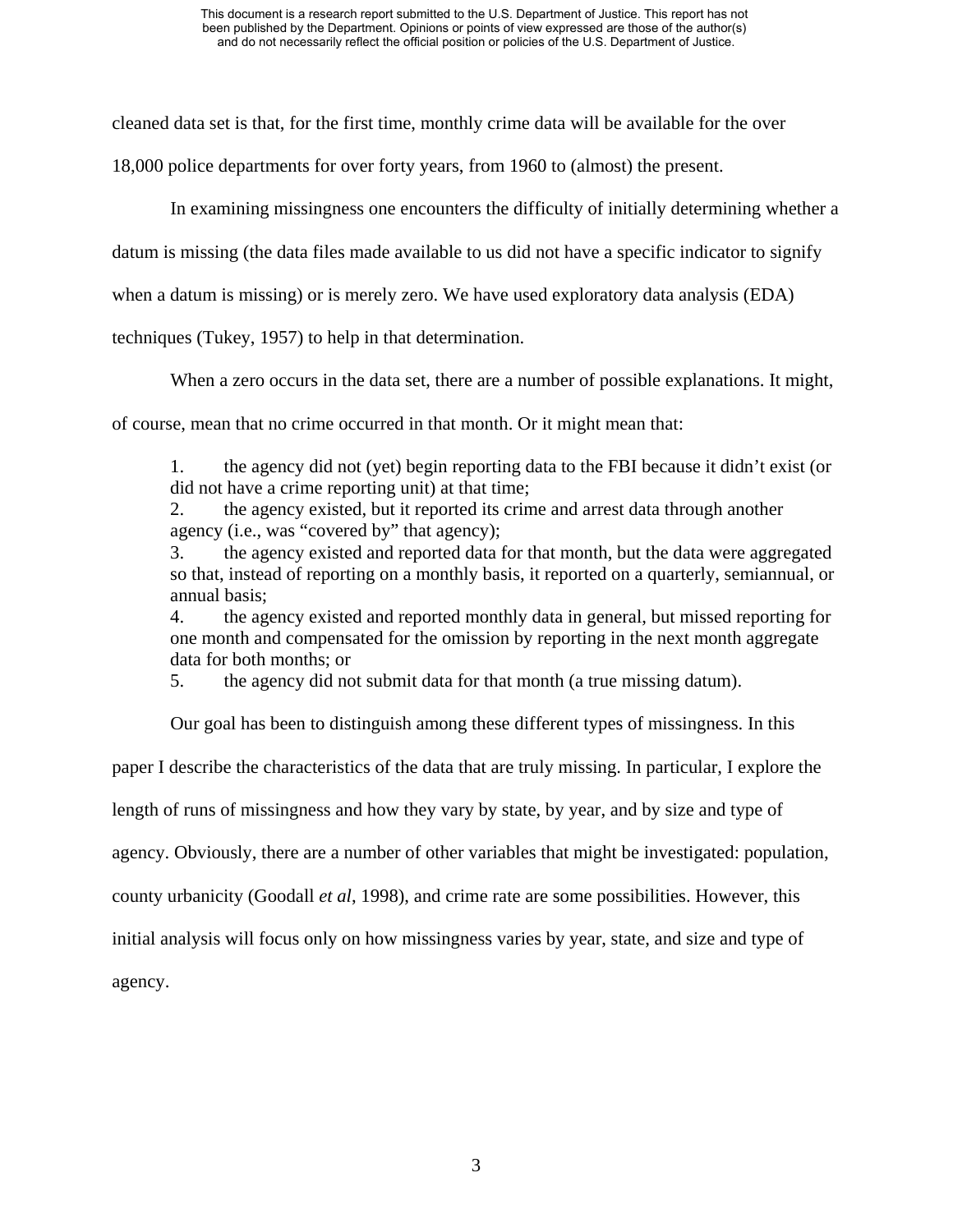The typology of agencies I use is the one used by the FBI, and described in Table 1. As

can be seen, the typology is fairly crude, and agencies change their group designation as their

population changes.

| <b>Table 1. FBI Classification of Population Groups</b>                                                                                                                                                                    |                        |                         |  |
|----------------------------------------------------------------------------------------------------------------------------------------------------------------------------------------------------------------------------|------------------------|-------------------------|--|
| <b>Population Group</b>                                                                                                                                                                                                    | <b>Political Label</b> | <b>Population Range</b> |  |
|                                                                                                                                                                                                                            | City                   | 250,000 and over        |  |
| $\overline{2}$                                                                                                                                                                                                             | City                   | 100,000 to 249,999      |  |
| 3                                                                                                                                                                                                                          | City                   | 50,000 to 99,999        |  |
| 4                                                                                                                                                                                                                          | City                   | 25,000 to 49,999        |  |
| 5                                                                                                                                                                                                                          | City                   | 10,000 to 24,999        |  |
| 6                                                                                                                                                                                                                          | City <sup>a</sup>      | Less than $10,000$      |  |
| 8 (Rural County)                                                                                                                                                                                                           | County                 |                         |  |
| 9 (Suburban County)                                                                                                                                                                                                        | County                 |                         |  |
| Note: Group 7, missing from this table, consists of cities with populations under 2,500<br>and universities and colleges to which no population is attributed. For compilation of<br>CIUS, Group 7 is included in Group 6. |                        |                         |  |
| <sup>a</sup> Includes universities and colleges to which no population is attributed.                                                                                                                                      |                        |                         |  |
| <sup>b</sup> Includes State police to which no population is attributed.                                                                                                                                                   |                        |                         |  |

There is no theory describing the relationship between missingness and other variables, so this paper will provide a descriptive analysis of how missingness varies with these variables, and attempt to explain the relationships *a posteriori*.

The next section describes the data and the steps we took to make the UCR data more useful. Section III describes the relationships between the run lengths (i.e., the number of consecutive months of missing data) and the variables year, state, and size and type of agency. The consequences of missing data on county-level data, which were explored previously (Maltz & Targonski, 2002, 2003), are reconsidered in Section IV, using more accurate data. The last section describes steps that remain to be taken to understand the effect of missing data on crime data analyses.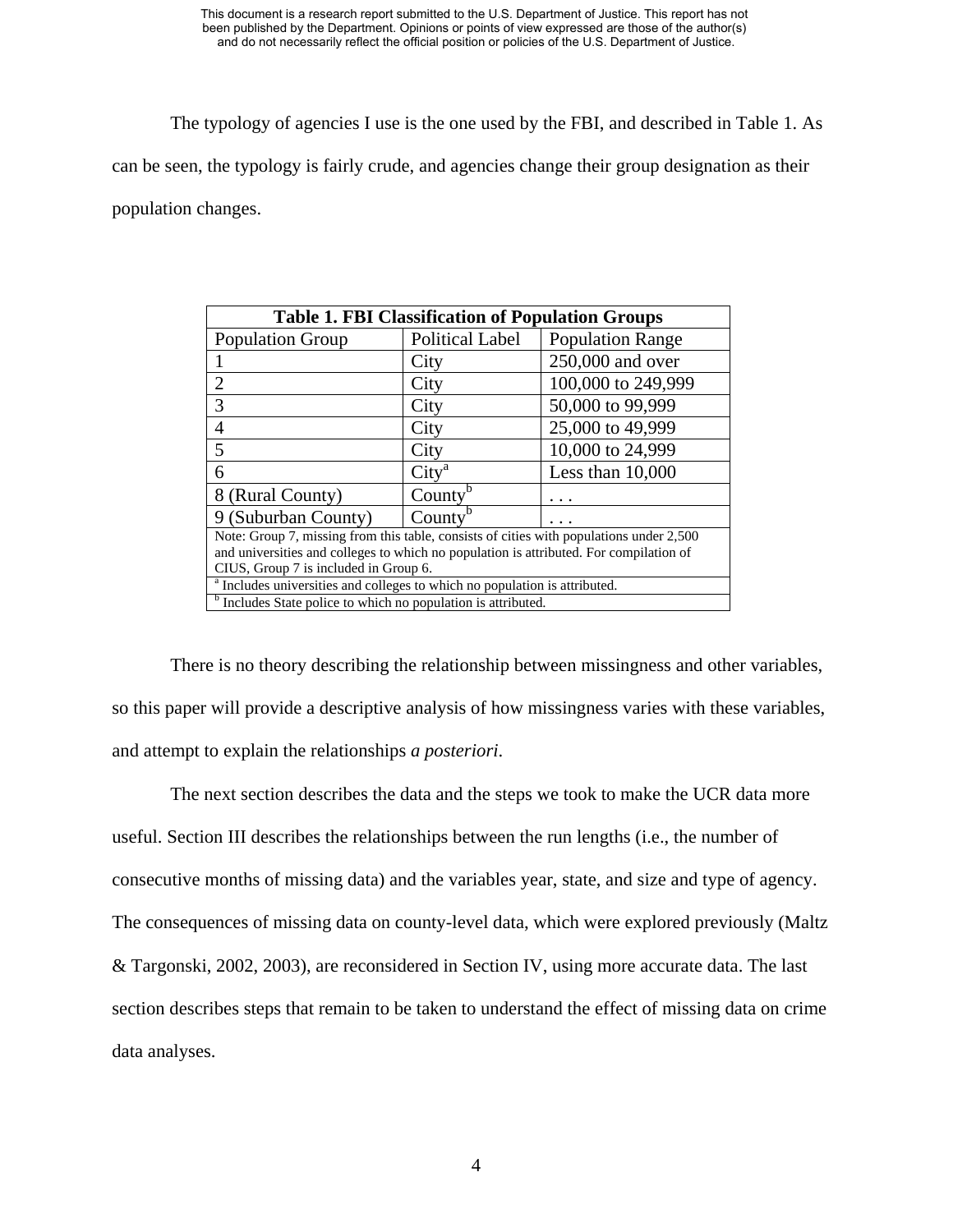### **II. Cleaning the UCR Data**

 $\overline{a}$ 

The FBI archives its annual UCR data files with the NACJD; it houses UCR data from 1966 to 2003 as of this writing; to augment this, we contacted the FBI directly and were able to obtain data for the years 1960-65 as well. $4$ 

Our initial task was to disaggregate each annual file into 51 state files and reaggregate them by state, so that all of a state's data would be in one file. We used a combination of SPSS scripts and Excel macros to accomplish this task (Maltz & Weiss, 2006).

The files may contain indicators of missingness of different types. However, it is not always possible to rely on the accuracy of these indicators.

For example, the files include a variable "Last Update," an indication as to when the data for a given month was received by the FBI. But using this variable is problematic for three reasons. First, in some of the earlier years this variable was not included in the data set; second, sometimes the variable is missing when data for that month is provided; and third, sometimes it is present when data for that month is missing.

Another indicator of missingness is the "Covered By" status, included in the FBI file. This is a problematic indicator, too. It relates to the entire year, when in fact one agency may have begun to cover another agency in the middle of the year. Moreover, there are many instances in which one agency is obviously covering another, but this situation is not recorded. Figure 1 is an example of this situation; the data set indicates that Miles City MT Police Department was covered by the Custer MT Sheriff's Office only for 1985, but the data clearly shows that Custer started covering for Miles City two years earlier.

<span id="page-5-0"></span><sup>&</sup>lt;sup>4</sup> There is one notable exception: data for 1962, for state numbers 43-51 (the District of Columbia is considered a state), "were inadvertently erased during an electronic update of the Uniform Crime Reporting (UCR) Program's Master Files" and are not available. The states missing 1962 data are Utah, Vermont, Virginia, Washington, West Virginia, Wisconsin, Wyoming, Alaska, and Hawaii. The last two states are so numbered because they were granted statehood after the FBI assigned numbers to states.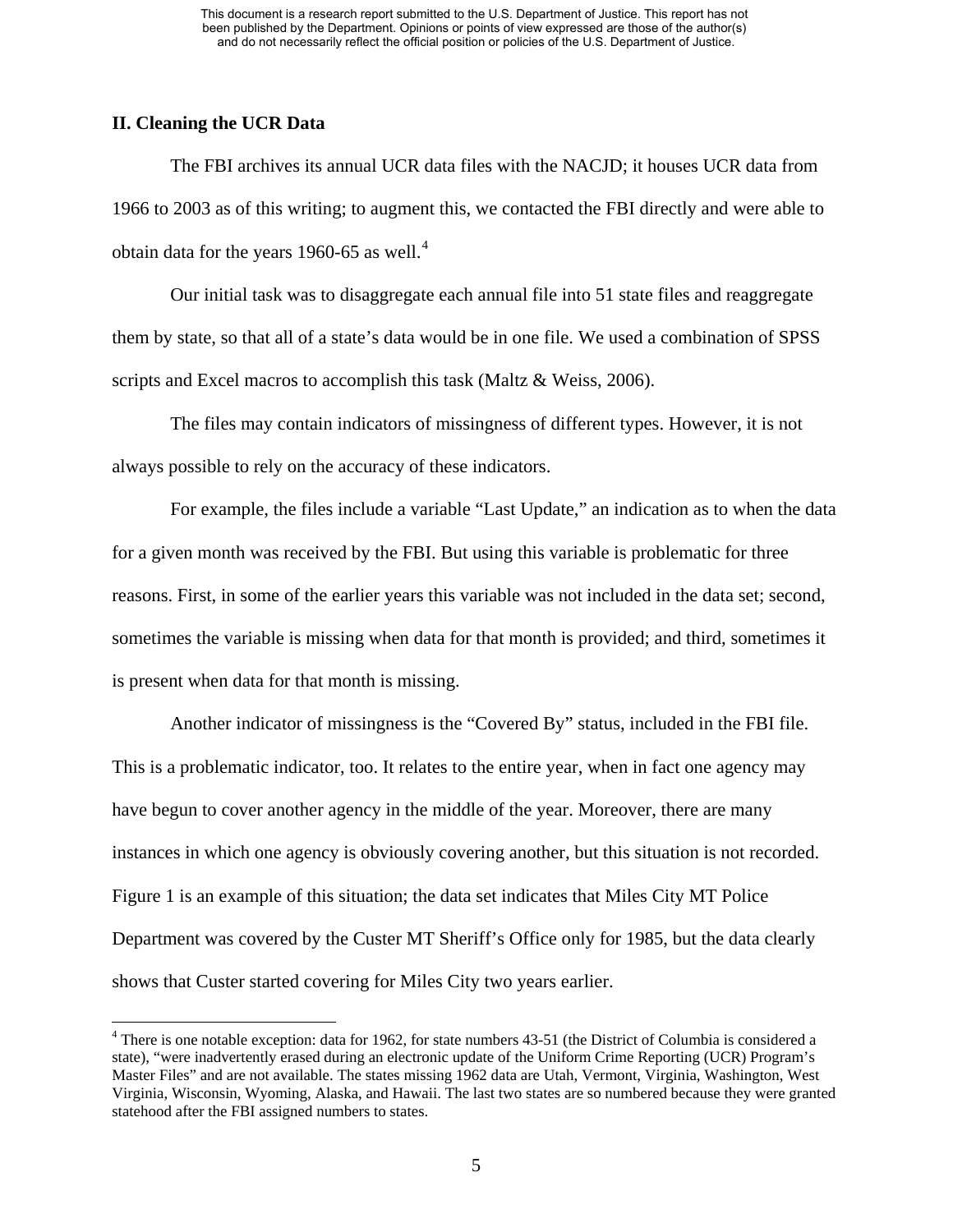

Figure 1. The UCR data set notes that the Miles City MT Police Department was "covered by" the Custer MT Sheriff's Office in 1985, but the data shows that it started before 1983.

Another type of "missingness" occurs when data are reported quarterly, semiannually, or annually. Cases of this sort are usually indicated by noting that the date recorded in the "Last Update" cell is the same for a number of months in succession – or it may be empty for all months except the month to which the crime counts were aggregated. The data for Jefferson AL indicates reporting only for December from 1993-95, but for every month in 1991, 1992, and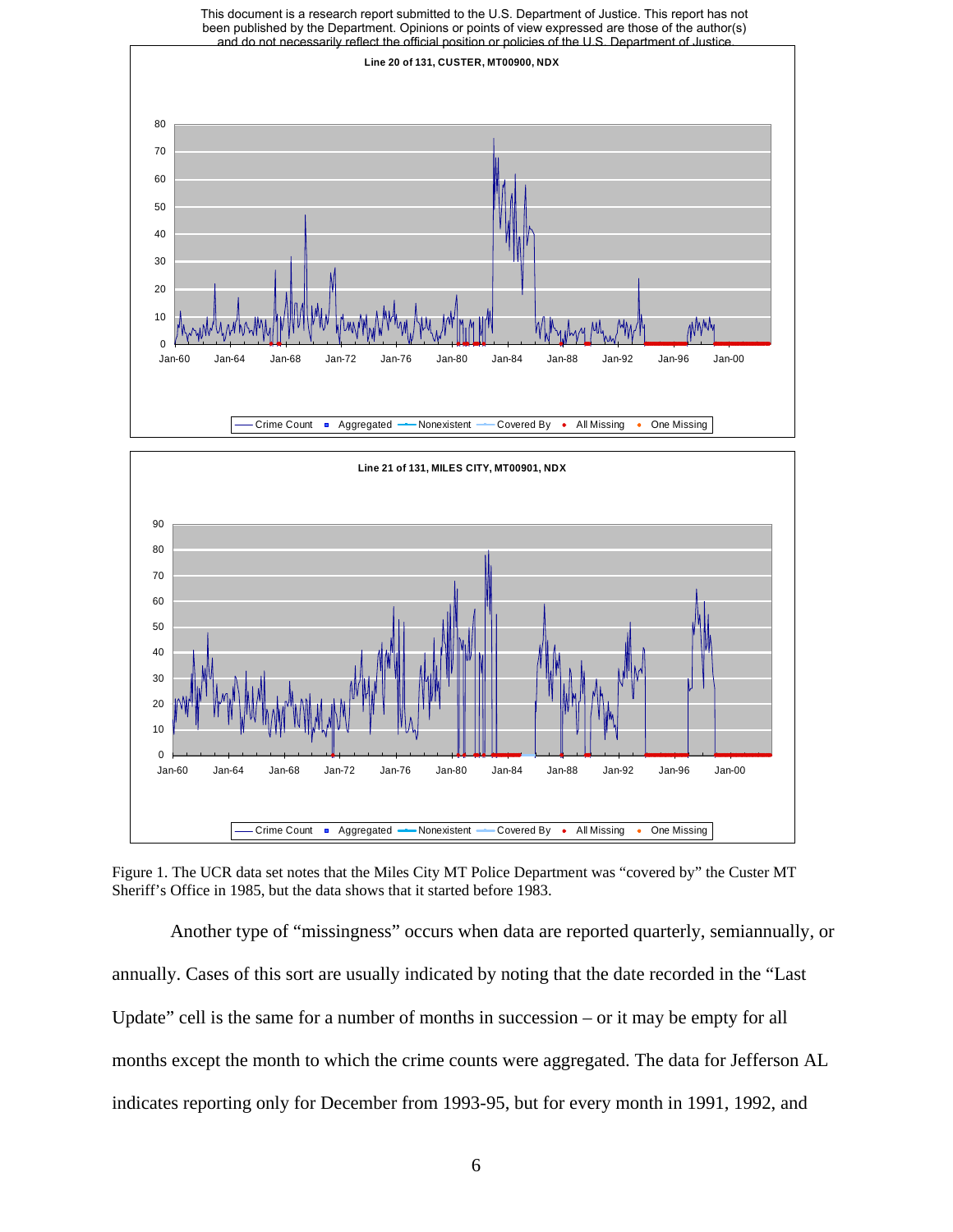1996-2002. Spreading the data over 12 months allows us to rescale the graph, which provides a clearer picture of crime patterns in Jefferson (Figure 2).



Figure 2. Data spikes represent aggregated data (top panel), and should be spread over the entire year (bottom panel), providing a clearer picture of patterns in the data.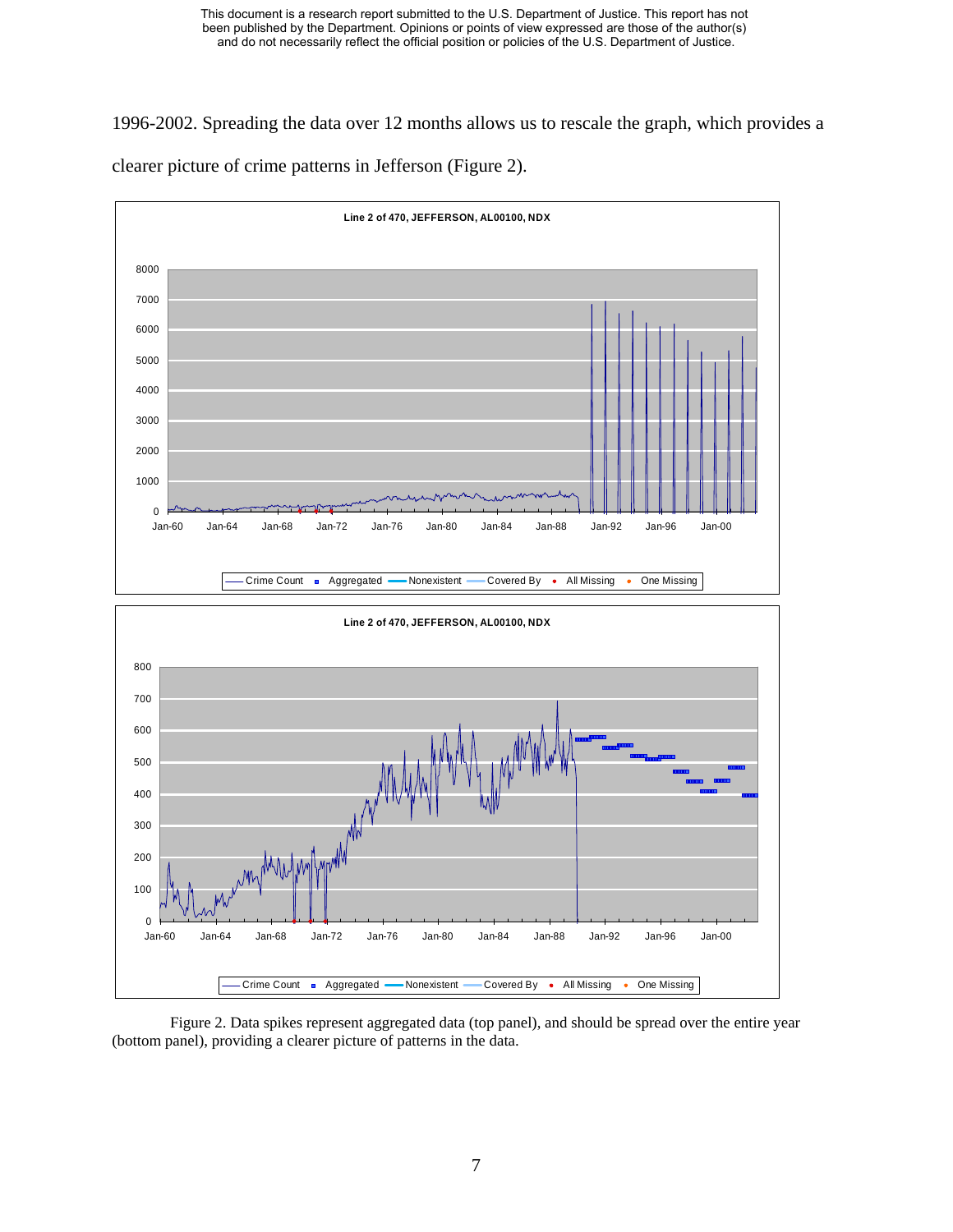In the end, we decided that the best way to overcome these recording issues was to inspect the data visually. Although there are about 18,000 agencies, the task is made less daunting by automating the process as much as possible.<sup>[5](#page-8-0)</sup> That is, we used the computer as "power steering" rather than as an "autopilot," by noting that the computer can be used to select candidates for specifying different types of missingness, but that human judgment is needed to determine whether data is truly missing – and which type of missingness the missing data represents. A description of the process and (the scripts and macros we used) is given in our final report (Maltz & Weiss, 2006).

Of the different types of missing data, the only one that is considered in this paper is true missing data (item 5 in the previous list), when an agency neglects to send data to the FBI.<sup>[6](#page-8-1)</sup> Sometimes only a single datum is missing (e.g., the rape count is not reported, but all other crimes are reported), but most of the time data for the entire month is omitted.

#### **III. Overall Missingness Pattern**

<u>.</u>

#### **A. Missingness run lengths**

Figure 3 shows the overall pattern of missingness for all states, all years. The horizontal axis is scaled logarithmically to highlight the shorter runs. As can be seen, the greatest number of the over 44,000 missingness runs are of length 1, and 70 percent are 10 months or less. The second panel in Figure 3 uses a logarithmic scale for both axes to give a better indication of run length distribution and patterning; although the first 2 peaks are at 1 and 5, respectively, the remaining peaks are in multiples of  $12 - i.e.,$  they represent full years of missingness.

<span id="page-8-0"></span> $<sup>5</sup>$  If it takes an average of 60 seconds to review and correct an agency's trajectory (which is close to the actual</sup> value), then it can be accomplished in 300 hours, or 15 20-hour weeks – with time out for eyedrops!!

<span id="page-8-1"></span> $6$  Of course, we were unable to determine if the data sent by the agency was complete; that is, if all of the crimes reported to them for that month were recorded by the agency; see footnote 3.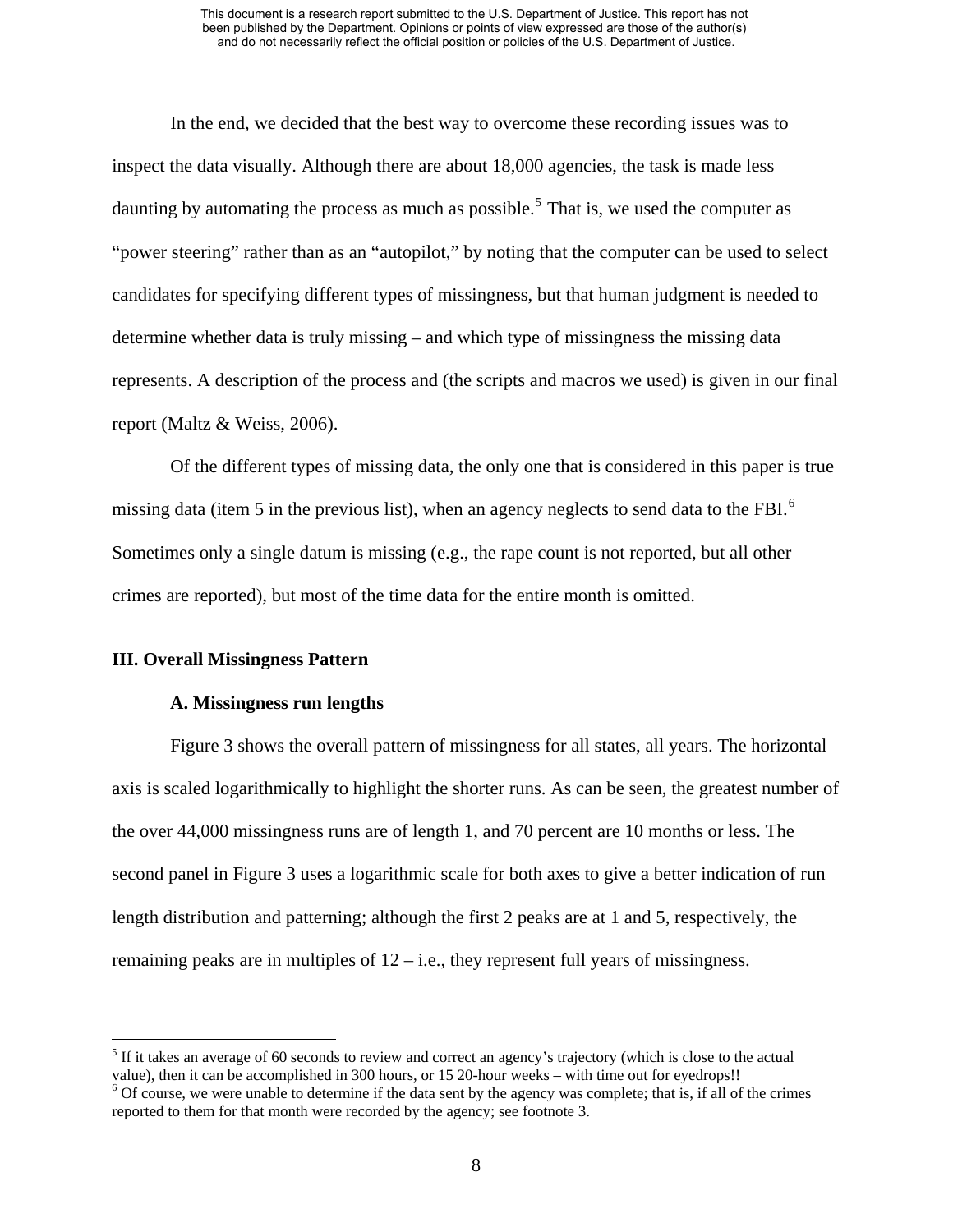### **B. Missingness in different FBI Groups**

As shown in Table 1, Groups 1-5 represent cities of different size, but Groups 6-9 represent both cities and other types of jurisdictions, including university, county, and state police agencies, as well as fish and game police, park police, and other law enforcement organizations. Most (but not all) of these "other types" of jurisdictions are called "zeropopulation" agencies by the FBI, because no population is attributed to them. This is because, for example, counting the population policed by a university police department or by the state police would be tantamount to counting that population twice. So the crime count for these agencies is merely added to the crime count for the other agencies to get the total crime count: for the city, in the case of the university police, and for the state, in the case of the state police.<sup>[7](#page-9-0)</sup> Many of these agencies are included in Groups 8 and 9.

<span id="page-9-0"></span><sup>&</sup>lt;sup>7</sup> Of course, if a university has branches in different cities, each city records the crime count for its respective branch; and if there is a separate state police barracks in each county, then the crime count is allocated by county.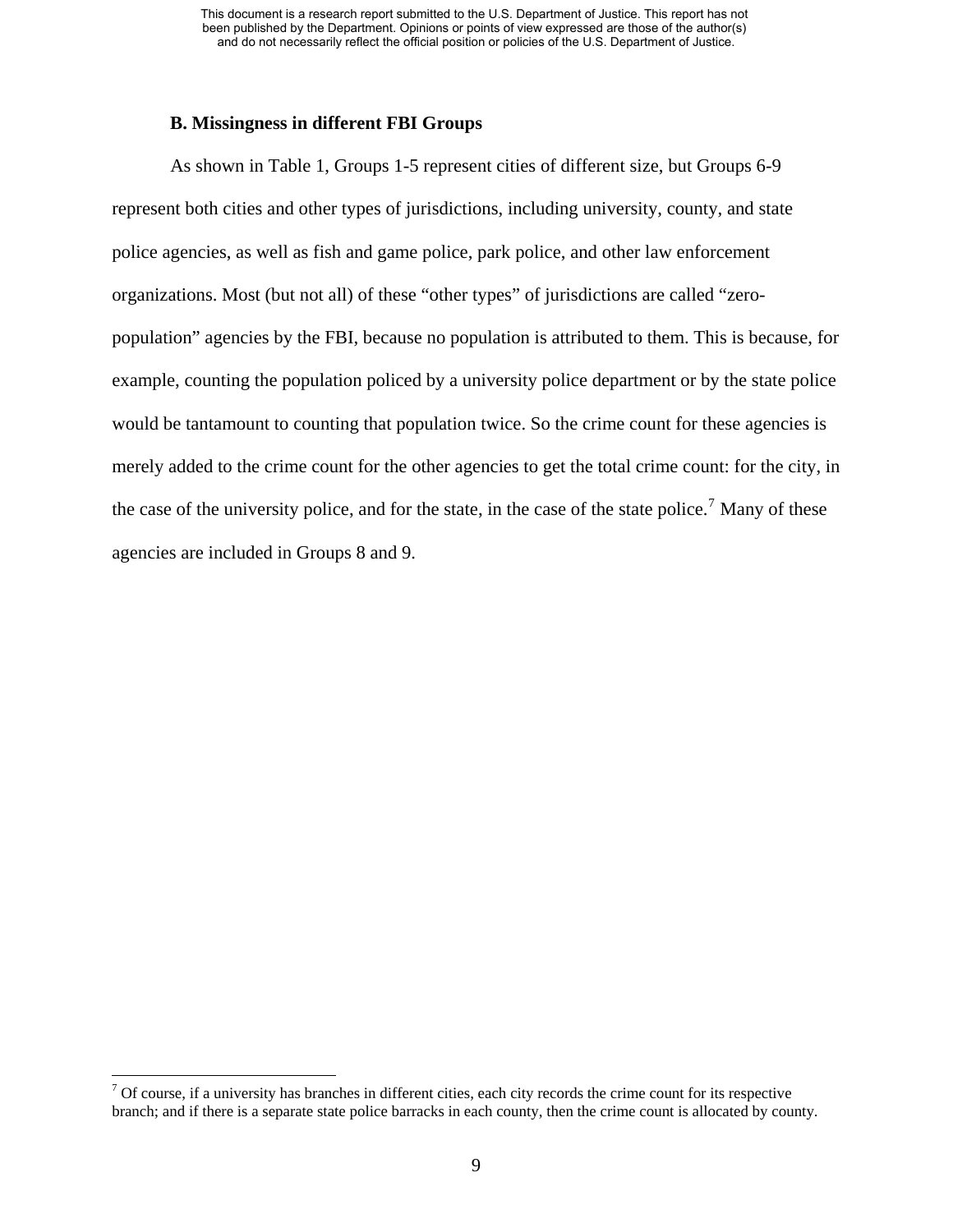This document is a research report submitted to the U.S. Department of Justice. This report has not been published by the Department. Opinions or points of view expressed are those of the author(s) and do not necessarily reflect the official position or policies of the U.S. Department of Justice.



Figure 3. Number of cases of different missingness run lengths, depicted on standard (upper panel) and logarithmic (lower panel) scales. The logarithmic plot clearly shows the periodicity of missingness patterns: most of the run length peaks are multiples of 12, indicating whole years of missing data.

Figure 4 depicts the missingness trends for these different Groups. As can be seen,

Groups 6-9 have the most missingness, concentrated in short run lengths. It also stands to reason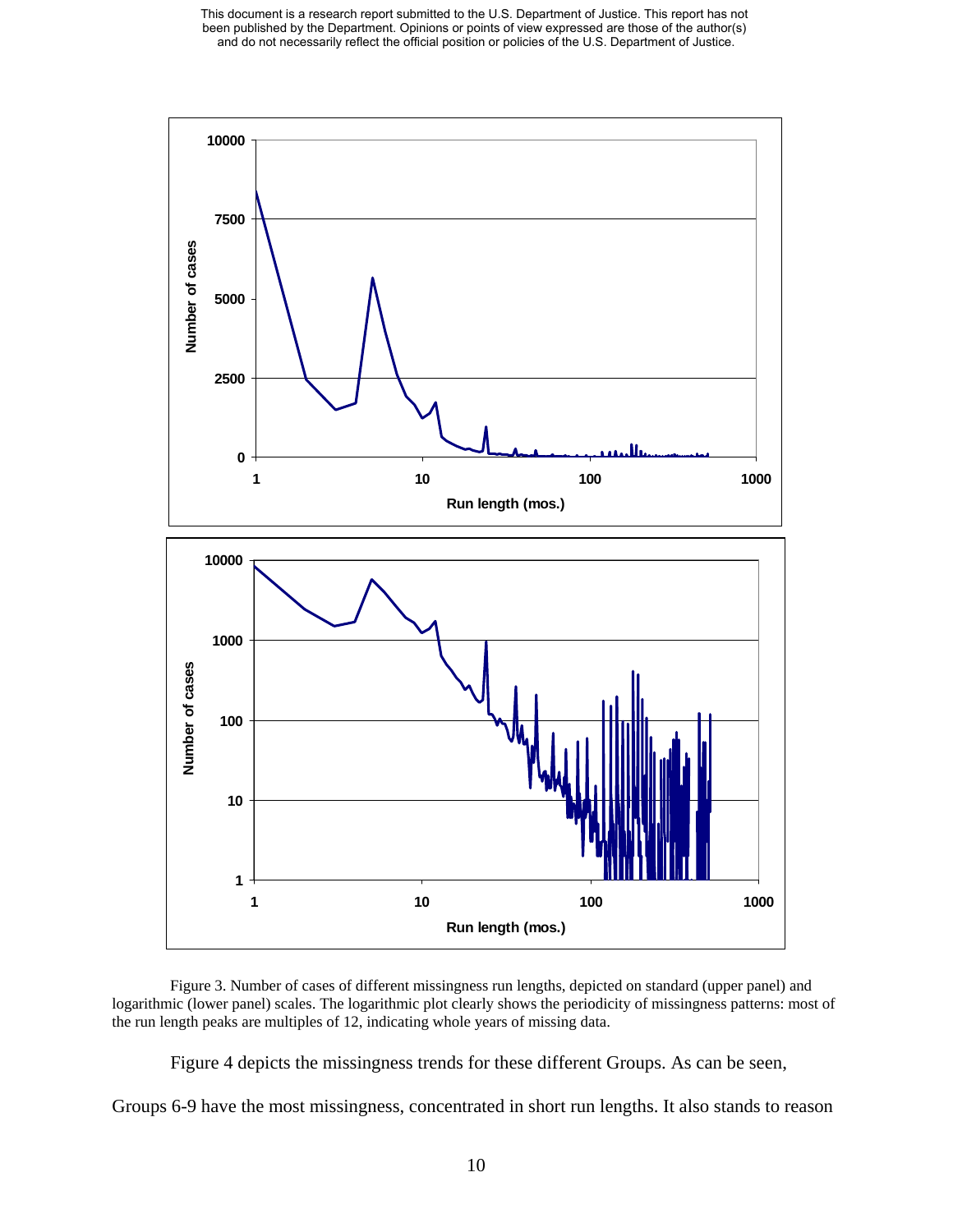that Group 8 and 9 would have long runs of missingness, since many of the agencies included in these groups (railroad police, fish and game wardens) rarely encounter reportable crimes and are less likely to have an institutionalized crime reporting system.

It also stands to reason that the most populous agencies (Groups 1-5) have the least missingness, and that the larger agencies have the least missingness. First, agencies that have more crime probably have stronger statistical capability; and second, if agencies with populations of 100,000 or more are missing reports, they are contacted by FBI personnel and urged to complete their reports.



Figure 4. Number of cases of different missingness run lengths for different FBI Groups. The agencies with higher populations (lower Group numbers) have less missing data.

The extent of missingness in Groups 7-9 is substantial, compared to the missingness of Groups 1-6. Group 7, as noted in Table 1, consists of cities with populations under 2,500 and universities and colleges. The trellis plot of this data in Figure 5 (again, with both horizontal and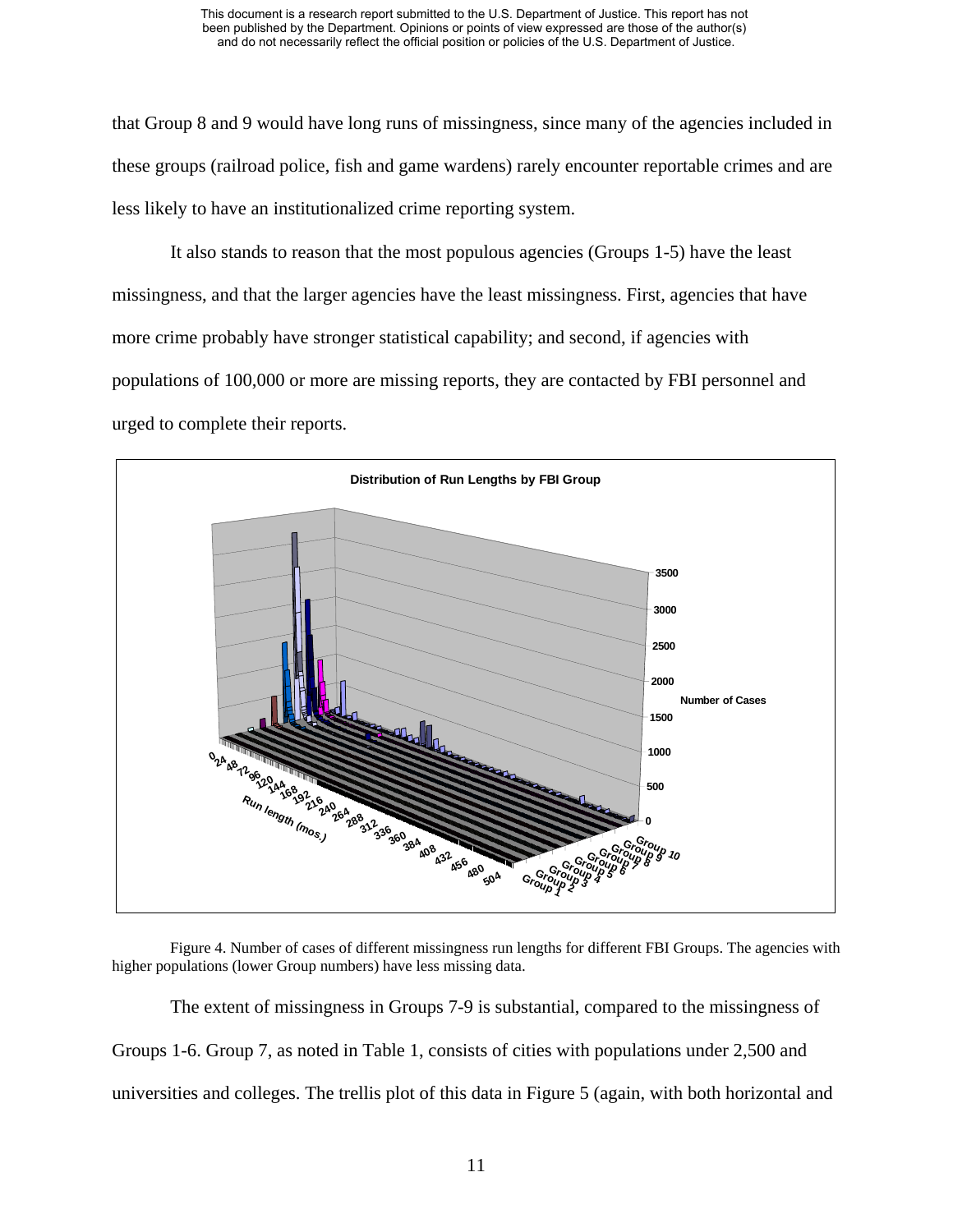vertical axes plotted on logarithmic scales) clearly shows that the more populous agencies are considerably less likely to have much missingness (Group 1 agencies, with populations over 250,000, have no missing data).

This figure also shows that the most frequent run length for agencies in Groups 6-9 is 5 months. This peak at 5 appears to indicate that some agencies may be reporting semi-annually, but not indicating that they are doing so. This is not the case, however; a check of the cases with run length 5 does not show most of them to be January-June or July-November runs.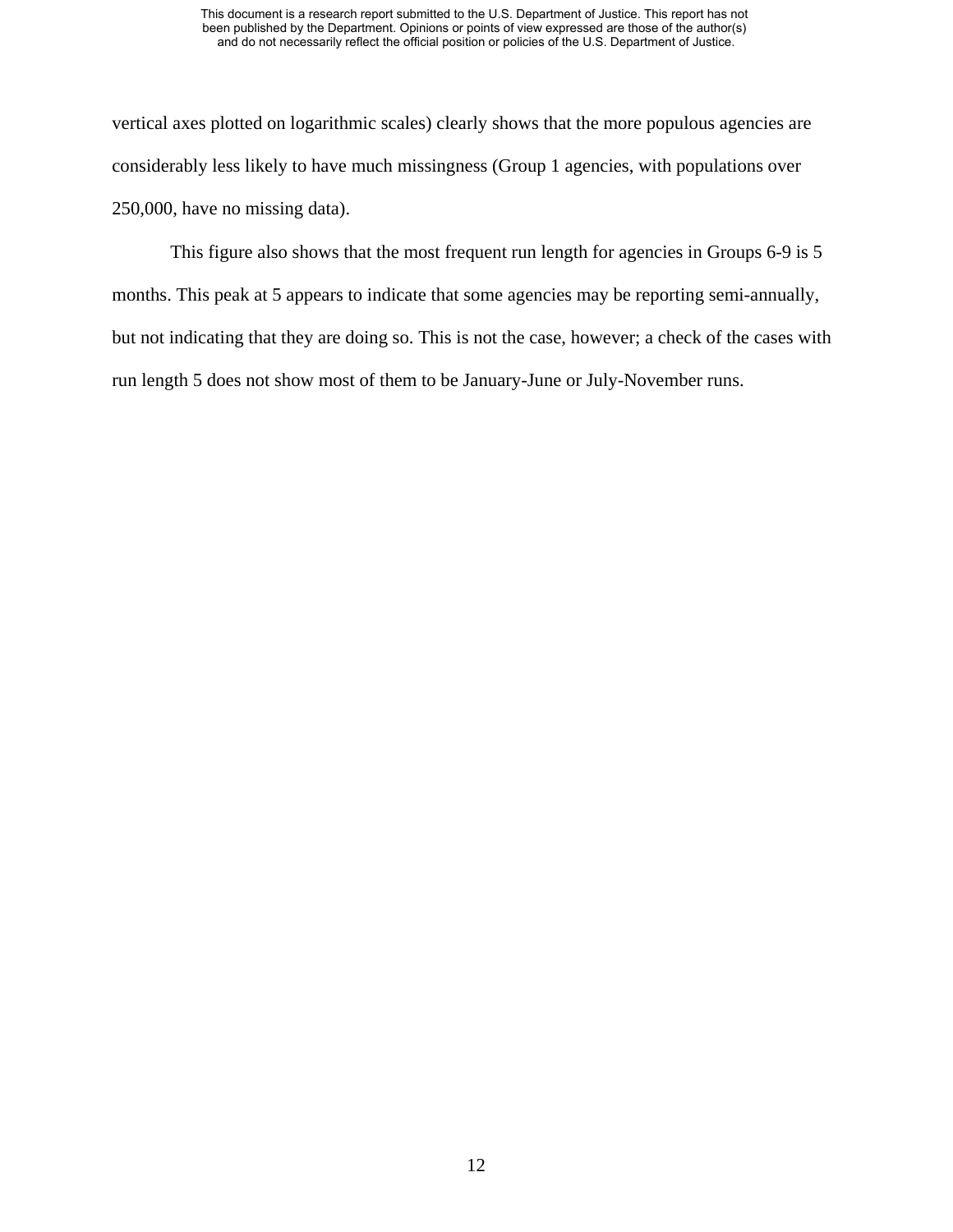This document is a research report submitted to the U.S. Department of Justice. This report has not been published by the Department. Opinions or points of view expressed are those of the author(s) and do not necessarily reflect the official position or policies of the U.S. Department of Justice.



Figure 5. Number of cases of different missingness run lengths for different FBI Groups, plotted on logarithmic scales. The agencies with higher populations have the least missingness.

#### **. Impact of Missingness on Crime Statistics C**

An agency was said to have its population (totally) included in the data if it provided at least three monthly reports to the FBI, since if it reported three or more months, its crime count was imputed for the rest of the year based on the reported months – if it only reported four months of data, the crime count for that jurisdiction was estimated to be the total for the four months multiplied by 12/4.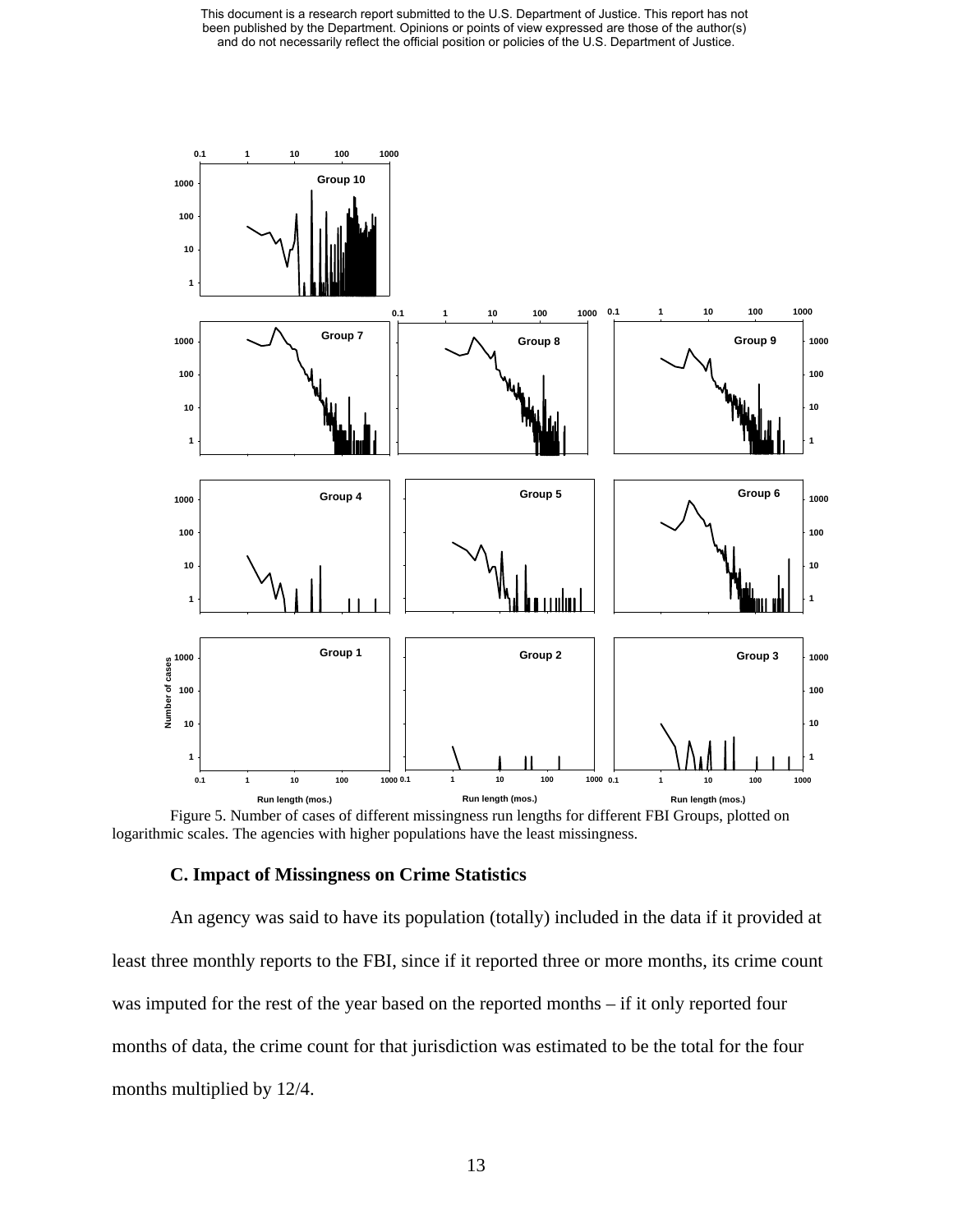Our analysis prorates the represented population by the number of months reported; th at is, if an agency reported four months of data to the FBI, its population representation would be multiplied by 4/12, since that is the actual representation of its population in the (unimputed) data. Figure 6 shows the percent of the population not directly represented in the UCR crime statistics; it ranges between 4 and 16 percent over the 43 years covered.



Figure 6. Missing data in national crime statistics Annual variation in the percent of the population not represented in UCR crime statistics

At the state level, however, the reporting is much spottier. Figure 7 shows the

nonreporting trajectories of the 50 states on one graph; as can be seen, a number of states have periods when less than half of their population is represented in the crime data.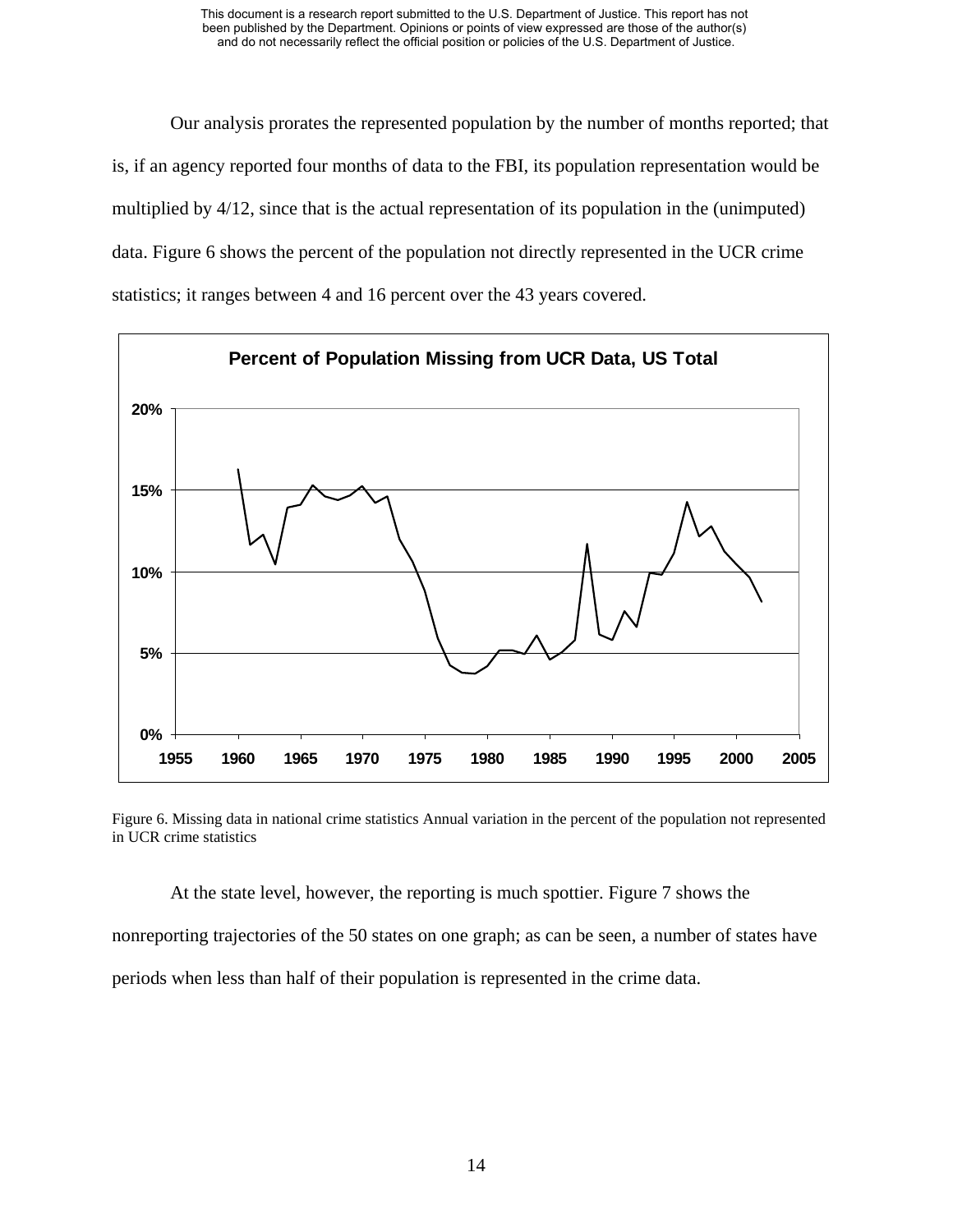

Figure 6. Missing data in state crime statistics Annual variation in the percent of the population not represented in UCR crime statistics.

At the county level the impact of missingness on crime statistics is even greater. To analyze its effect, we calculated the percent of the population missing from each county for each of the 516 (43 x 12) months. As Figure 8 shows, at least 20 percent of the population is missing from over three-quarters of Mississippi's 42312 data points (516 months x 82 counties), and at least 60 percent of the population is missing from over half of the data points. This figure is similar to Figure 6 in Maltz and Targonski (2002, p. 314), which was based on fewer years (1977-92 vs. 1960-2002).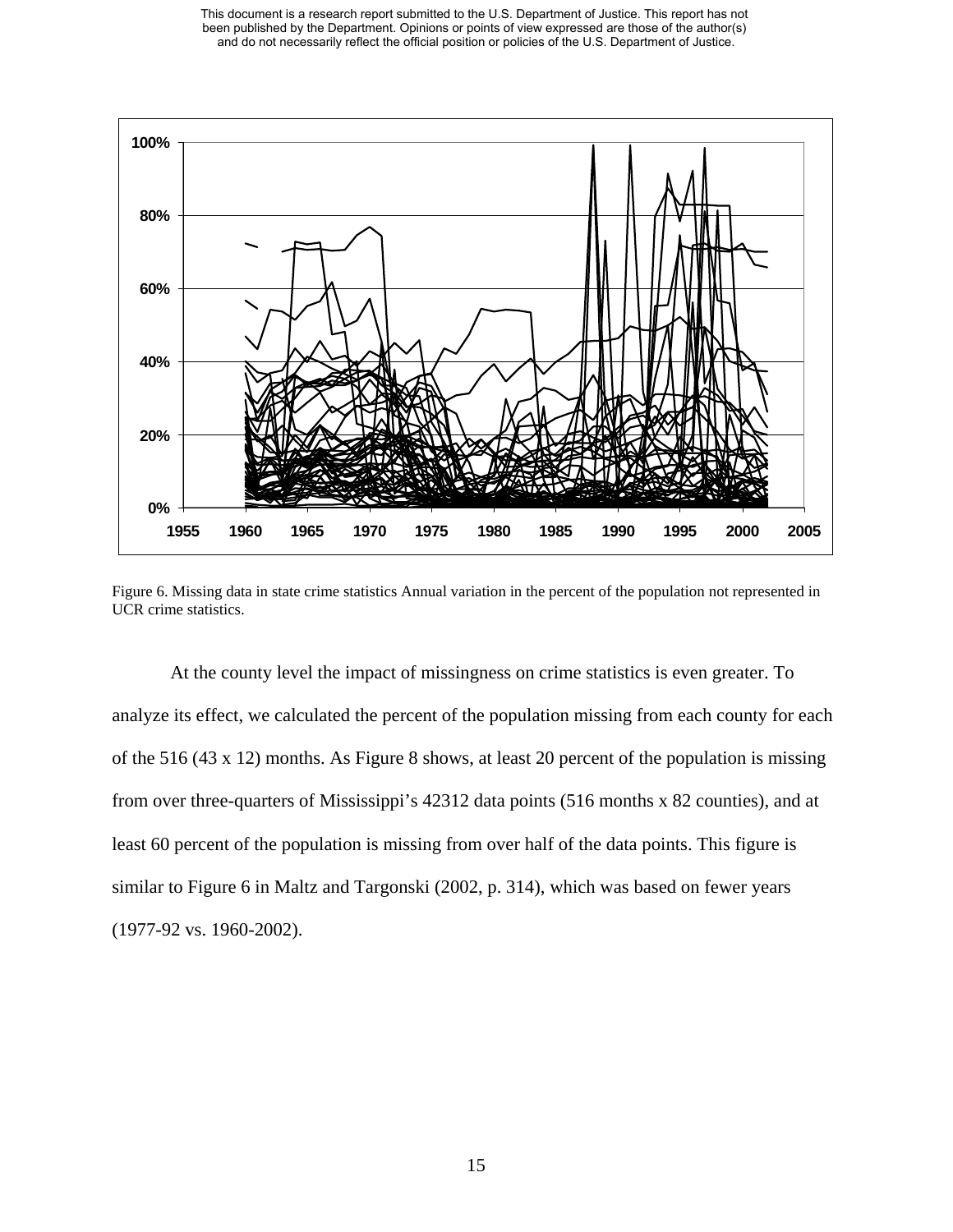This document is a research report submitted to the U.S. Department of Justice. This report has not been published by the Department. Opinions or points of view expressed are those of the author(s) and do not necessarily reflect the official position or policies of the U.S. Department of Justice.



Figure 8. Missing data in county crime statistics. At the top left of the chart, the figure shows that over three-quarters of Mississippi's county-level data points are missing 20 percent of their populations from 1970-2002.

#### **IV. Conclusion**

The main lesson to be learned from this look at missing data in the UCR is that the data cannot be used in analyses without regard for gaps in the data. This is especially true for countylevel data, as was noted in Maltz and Targonski (2002, 2003). Moreover, even if there were no gaps or inaccuracies in the crime data, calculating rates using the available population data would also cause inaccuracies, as noted in the Appendix. In other words, blithely assuming that the data can be thrown in a canned statistical program and that the only uncertainty in the results are due to "sample size" (put in quotes because the UCR is meant to represent the entire US population, not a sample) is wrong.

This is not to say that the data set cannot be used profitably. The population data can be adjusted, and imputation procedures are being developed to deal with missing data (**Ref.**). But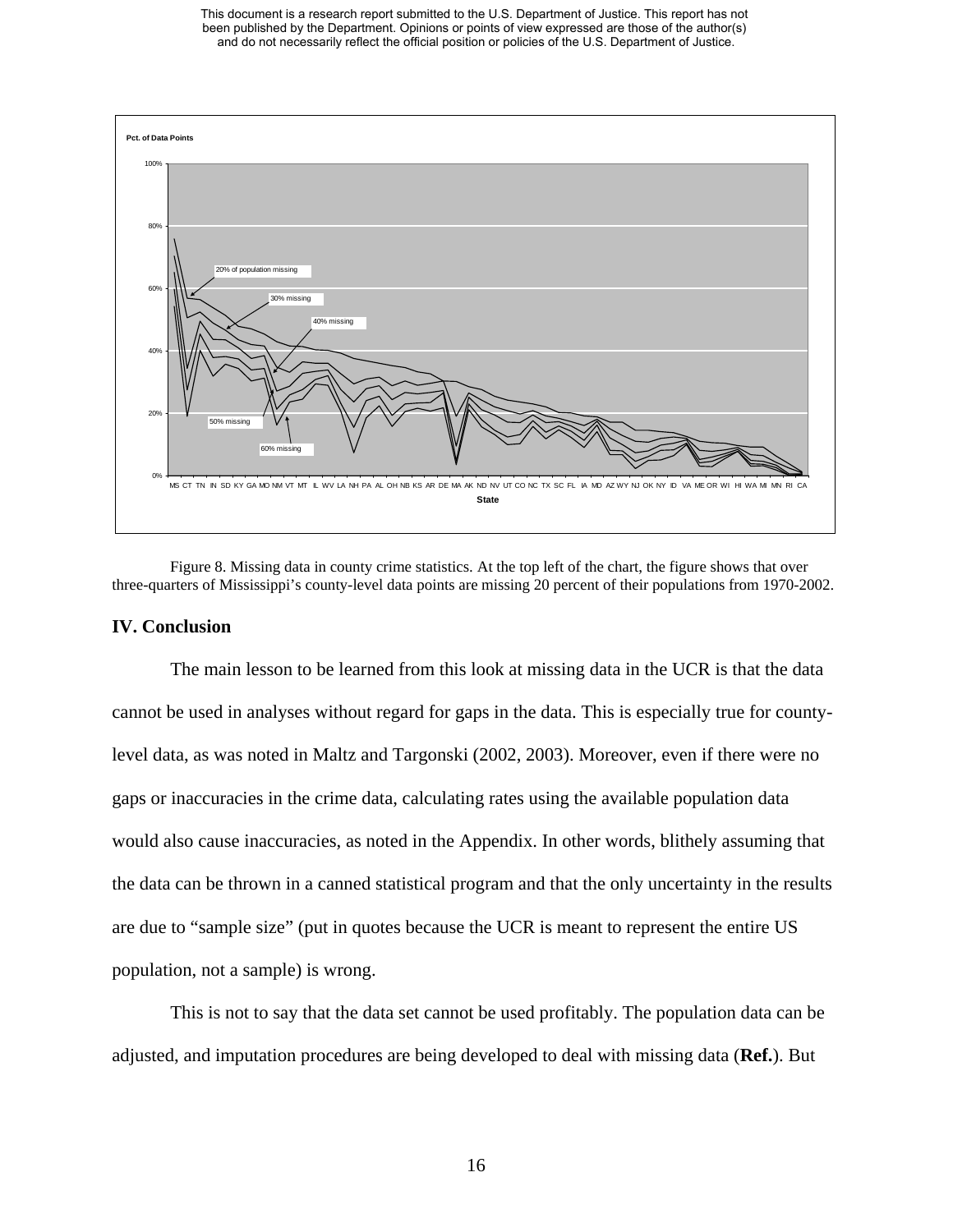attention needs to be paid to the characteristics and missingness in the data to make best use of it,

especially in conducting county-level analyses.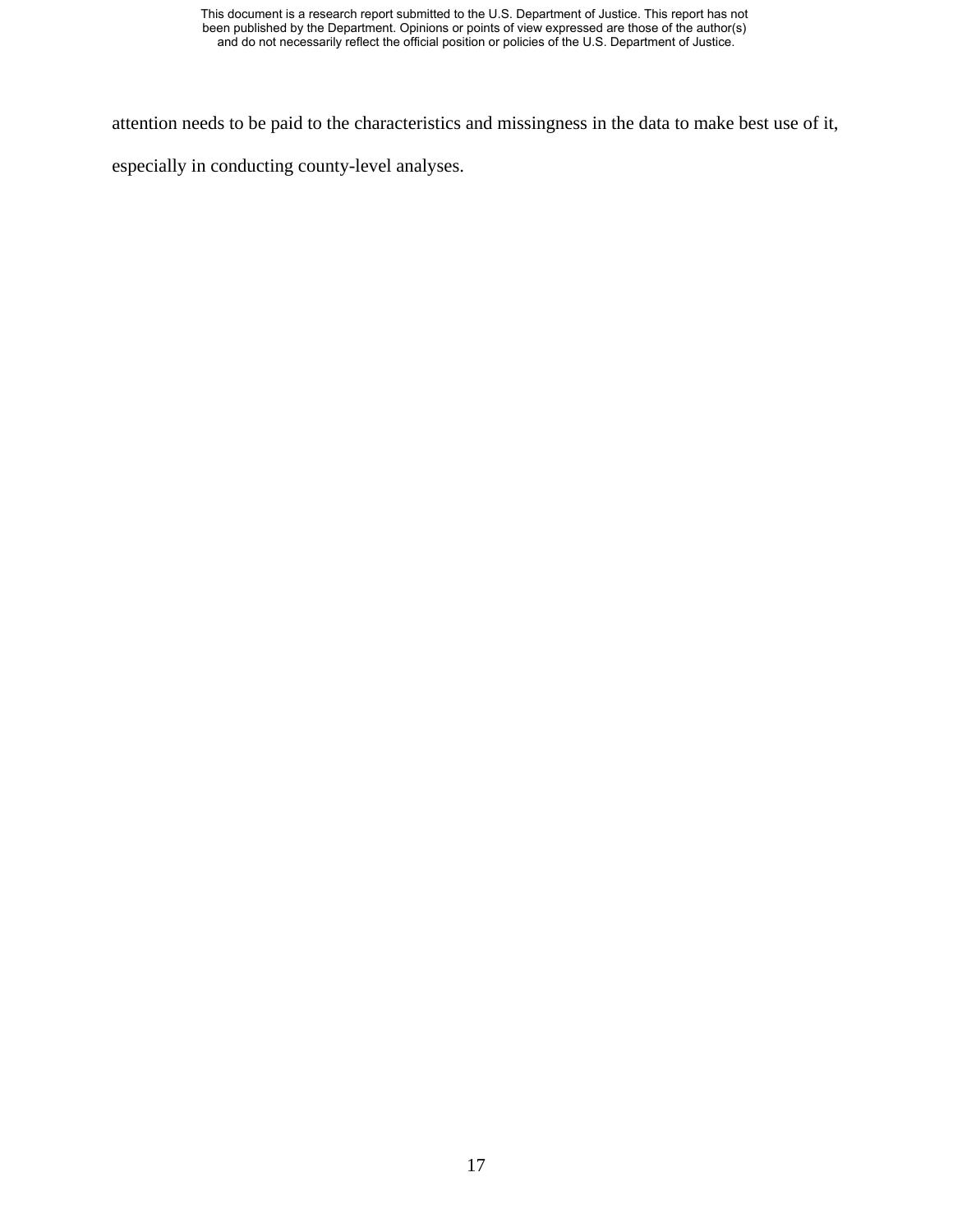## **V. References**

Donohue, J. J., III, and I. Ayres (2003). "Shooting down the 'More Guns, Less Crime' hypothesis," 55 *Stanford Law Review* 1193 (2003).

Donohue, J. J., III, and I. Ayres (2003). "The latest misfires in support of the 'More Guns, Less Crime' hypothesis," 55 *Stanford Law Review* 1371 (2003).

Goodall, C. R., Kafadar, K., and Tukey, J. W. (1998). Computing and using rural versus urban measures in statistical applications. *American Statistician* , 52: 101–111.

Lott, J. R., Jr. (1998). *More Guns, Less Crime*, University of Chicago Press, Chicago.

Lott, J. R., Jr. (2000). *More Guns, Less Crime*, second edition. University of Chicago Press, Chicago.

Lott, J. R., Jr., and J. Whitley (2003). "Measurement error in county-level data: a response." *Journal of Quantitative Criminology*, 19, 2, 185-198.

Maltz, M. D. (1977). Crime statistics: A historical perspective. *Crime and Delinquency* 23: 32-40. Reprinted in Eric Monkkonen, Ed., *Crime And Justice in American History*. Meckler, 1990.

Maltz, M. D. (1999). *Bridging Gaps in Police Crime Data*. Report No. NCJ-1176365, Bureau of Justice Statistics, Office of Justice Programs, U.S. Department of Justice, Washington, DC, September, 1999. http://www.ojp.usdoj.gov/bjs/pub/pdf/bgpcd.pdf.

Maltz, M. D., and Targonski, J. (2002). A note on the use of county-level crime data *Journal of Quantitative Criminology* 18: 297–318.

Maltz, M. D., and Targonski, J. (2003). Measurement and other errors in county-level UCR Data: A reply to Lott and Whitley. *Journal of Quantitative Criminology* 19: 199-206.

Maltz, M. D., and H. Weiss (2006). *Creating a UCR Utility,* Final Report to the National Institute of Justice, Criminal Justice Research Center, The Ohio State University.

Tukey, J. W. (1977). *Exploratory Data Analysis*. Reading, MA: Addison-Wesley Publishing Co.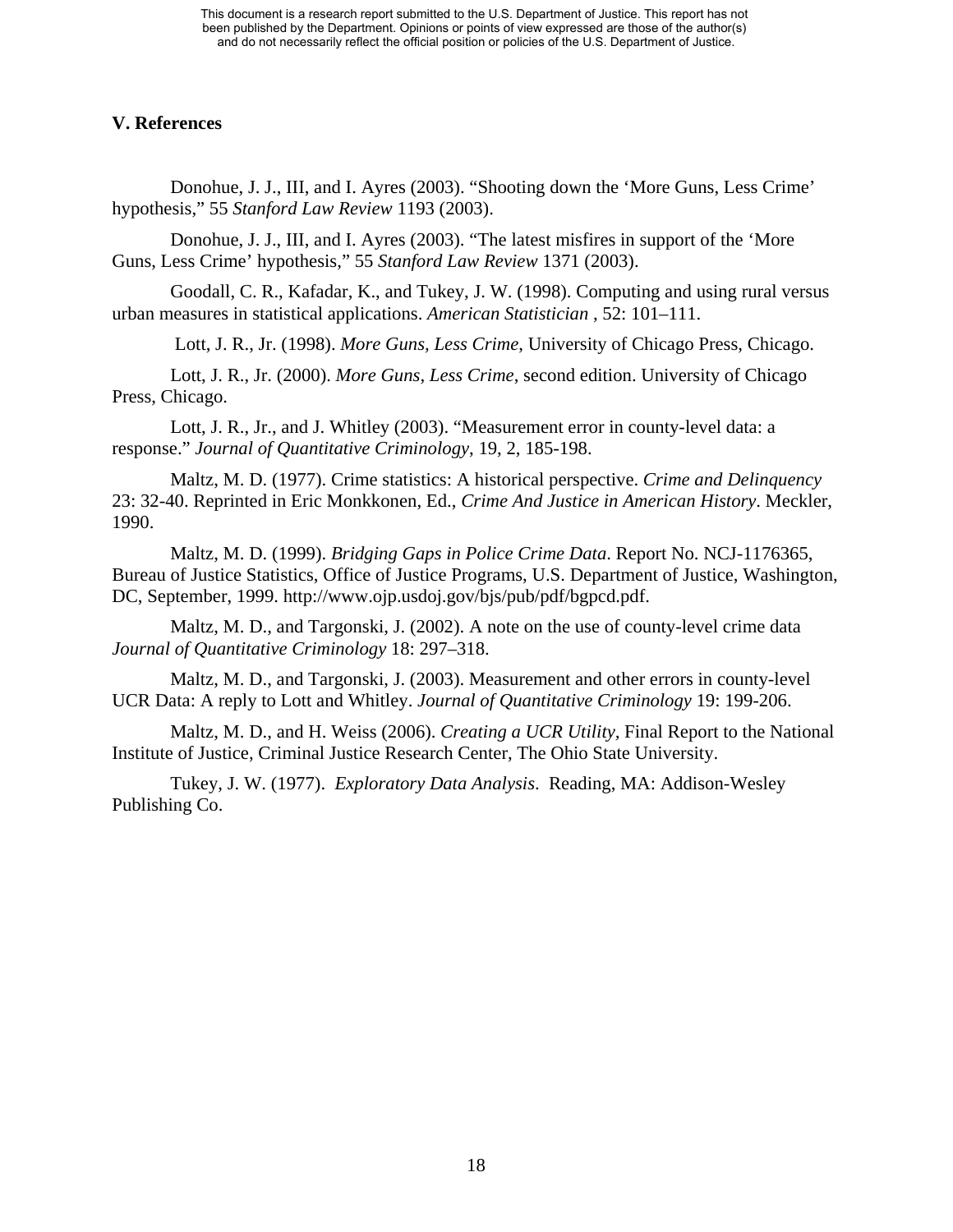#### Appendix; Population Issues in County-Level UCR Analyses

Using population data, the denominator in crime rate calculations, is not straightforward. During the period in question, additional counties or their equivalent (Census Areas, CAs, or Boroughs in Alaska) were created, requiring that the population data be adjusted to compensate for the changes. Specifically, "The Denali Census Area was created from the Yukon-Koyukuk CA and from a small part of the Southeast Fairbanks CA. Yakutat borough was created from the Skagway-Yakatat-Angoon CA" (email dated 30 March 2006 from Greg Harper, US Census Bureau). Similarly, Broomfield County Colorado first entered the Census data in 2000, containing parts of Adams, Boulder, Jefferson, and Weld Counties.

These are but a few of the boundary and border changes (but the more significant ones) documented by the Census Bureau at

[http://www.census.gov/popest/geographic/boundary\\_changes/.](http://www.census.gov/popest/geographic/boundary_changes/) Obviously, they cannot all be included in a study of this sort, but they should not affect the results to any great extent: for the most part we are dealing with population estimates anyway, and these inaccuracies are for the most part minor compared to the errors involved in estimating county populations in intercensal years. To give some indication about the impact of missingness on county-level crime statistics, we need to determine the population of each county and of each agency in the county. This is an effort that can add inaccuracies.

The Census Bureau provides the FBI with agency-level population data. [For agencies that have grown into more than one county, it provides the FBI with their population in each county.] In decennial years the populations are based on the actual census counts, but in intercensal years the estimates are based on Census Bureau projections.